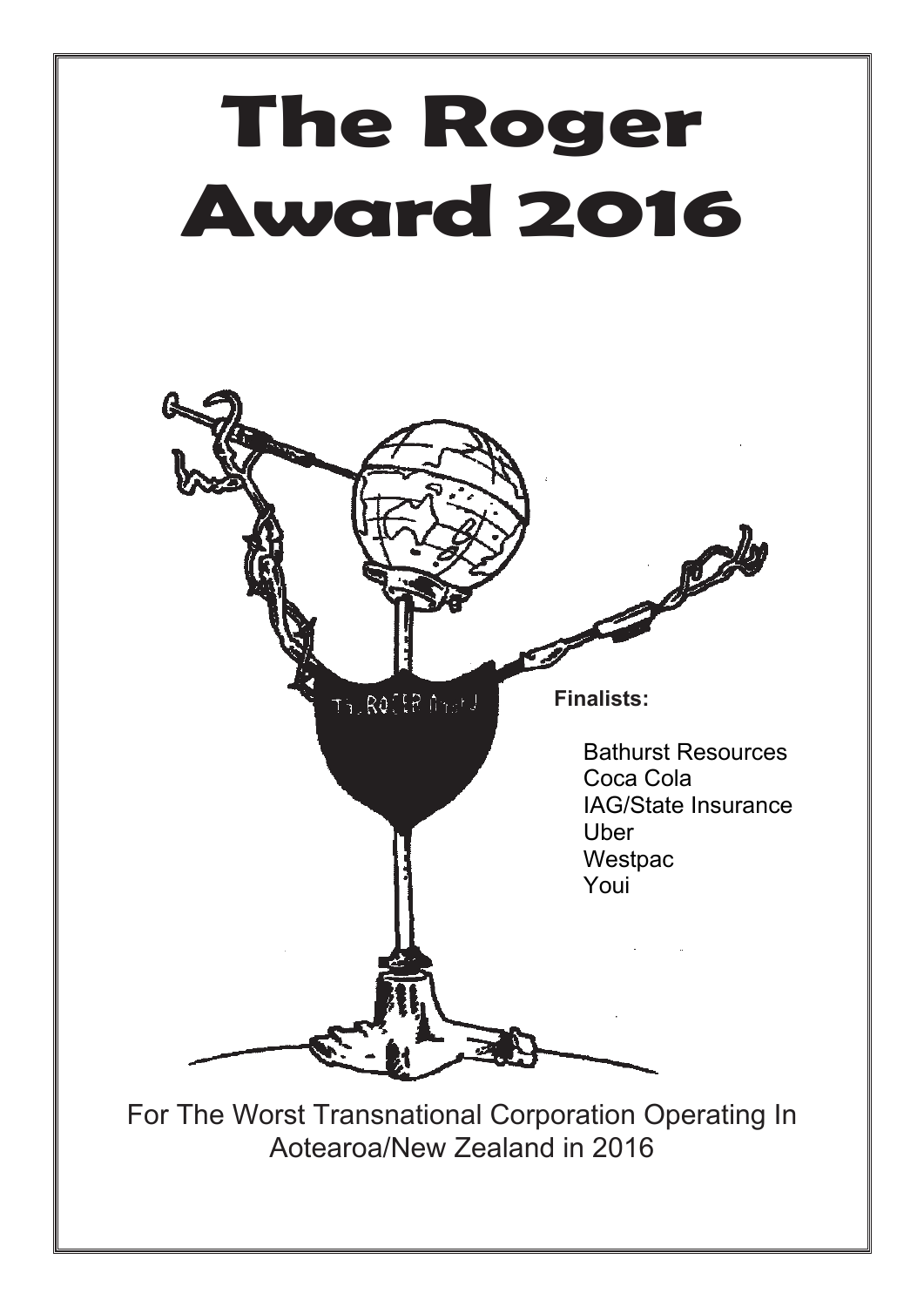# **The Roger Award**

For The Worst Transnational Corporation Operating in Aotearoa/NewZealand

# **Judges' Report**

Winner **Youi**

# Second **IAG/State Insurance**

# Third **Uber**

# **Judges**

David Small, Sue Bradford, Dean Parker, Teresa O'Connor, Deborah Russell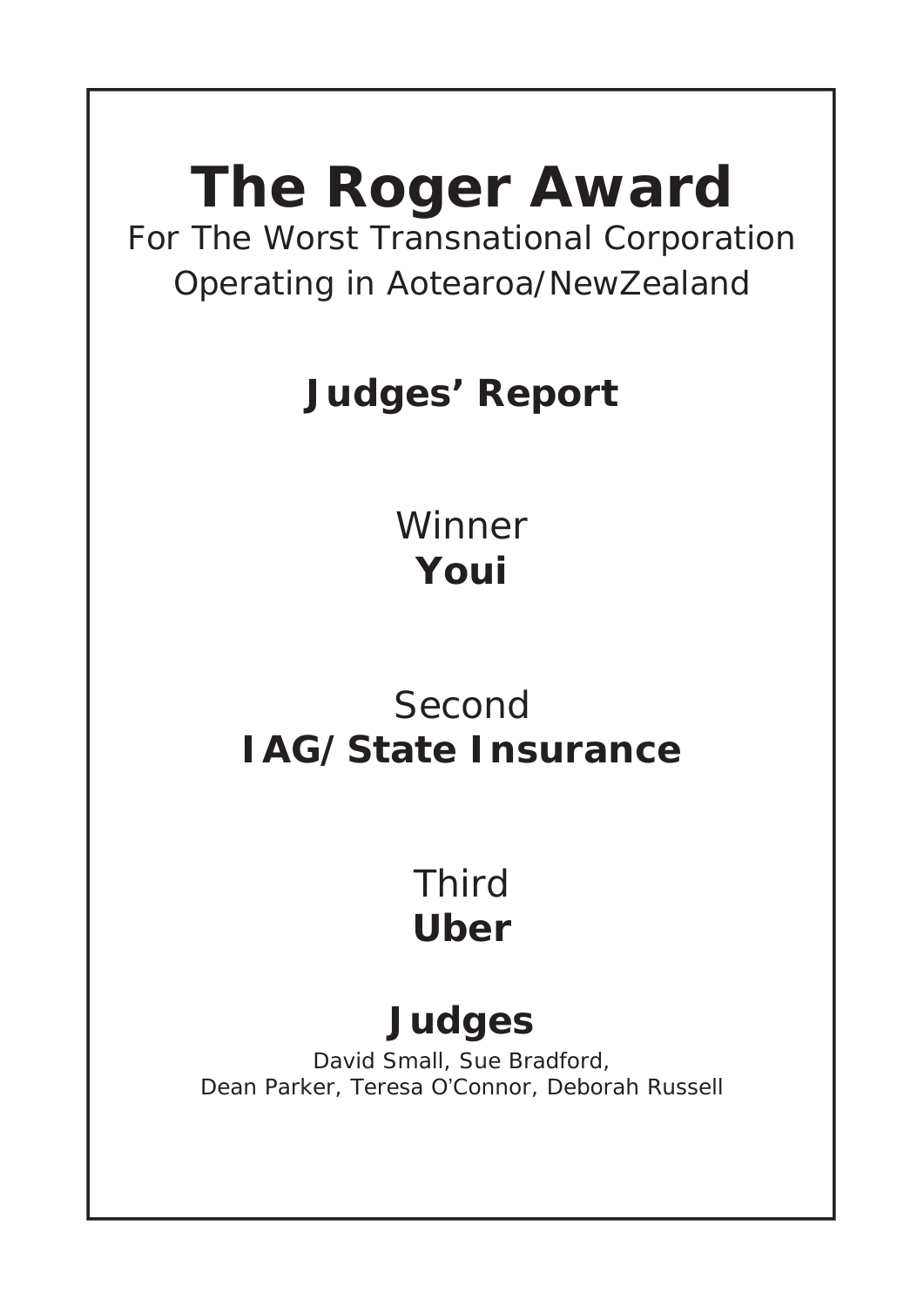# **2016 ROGER AWARD**

# **Chief Judge's Statement from Sue Bradford**

The six finalists were:

- **Bathurst Resources**
- **Coca Cola**
- **IAG/State Insurance**
- **Uber**
- **Westpac**
- **Youi**

There were two nominations for the **Accomplice Award** section - **Talley's**, in partnership with **Bathurst Resources**; and the **Government**, specifically for its cheerleading role in championing the Trans Pacific Partnership Agreement (TPPA).

The **criteria** for judging are by assessing the transnational (a corporation which is 25% or more foreign-owned) that has the most negative impact in each or all of the following categories: **people** - unemployment, impact on tangata whenua, impact on women, impact on children, abuse of workers/conditions, health and safety of workers and the public; **environment - e**nvironmental damage, abuse of animals; **political interference -** interference in democratic processes, running an ideological crusade; and **economic dominance -** monopoly, profiteering, tax dodging, cultural imperialism.

The five judges were: **David Small**, a lawyer and Associate Dean in Education at the University of Canterbury; **Dean Parker**, Auckland writer and former Writers' Guild delegate to the Council of Trade Unions; **Sue Bradford**, community activist with Auckland Action Against Poverty and Economic and Social Research Aotearoa (ESRA); **Deborah Russell**, feminist, social and political commentator and tax expert, Tertiary Education Union member, and candidate for the Labour Party in 2014; and **Teresa O'Connor**, Co-Editor of *Kai Tiaki Nursing New Zealand*, the national nursing magazine; a celebrant; and a founding member of Voice Nelson, a social justice activist group in Nelson, primarily concerned with housing, employment and health.

# **Winner:** Youi **Runner Up:** IAG/State Insurance **Close Third:** Uber

In regards to the **Accomplice Award,** there was insufficient support for either nominee to come through as a winner.

The decision on a 2016 winner was difficult, with the two insurance companies in a head to head battle for the Award.

However, new entrant **Youi** made it to the top with its gratuitous abuse of legal niceties, customers and potential customers and its own workers.

I'll now present observations made by judges about each of the three companies, offer feedback on those who weren't placed and about the Accomplice category, before finishing with some general comments.

## **Youi: Winner**

*Deborah Russell:* What makes Youi the leader of the pack is the way that it set up conditions that pressured its employees to behave in ways that deceived and defrauded customers. It's clear that the individual employees engaged in behaviours that bullied and deceived, but it's also clear that it was the working and remuneration conditions that pressured them into engaging in this behaviour.

*David Small:* Their approach to hounding people into signing policies, or taking money from people who have not signed is unlawful, unethical, highly disturbing and traumatising. It becomes a huge, time-consuming and complex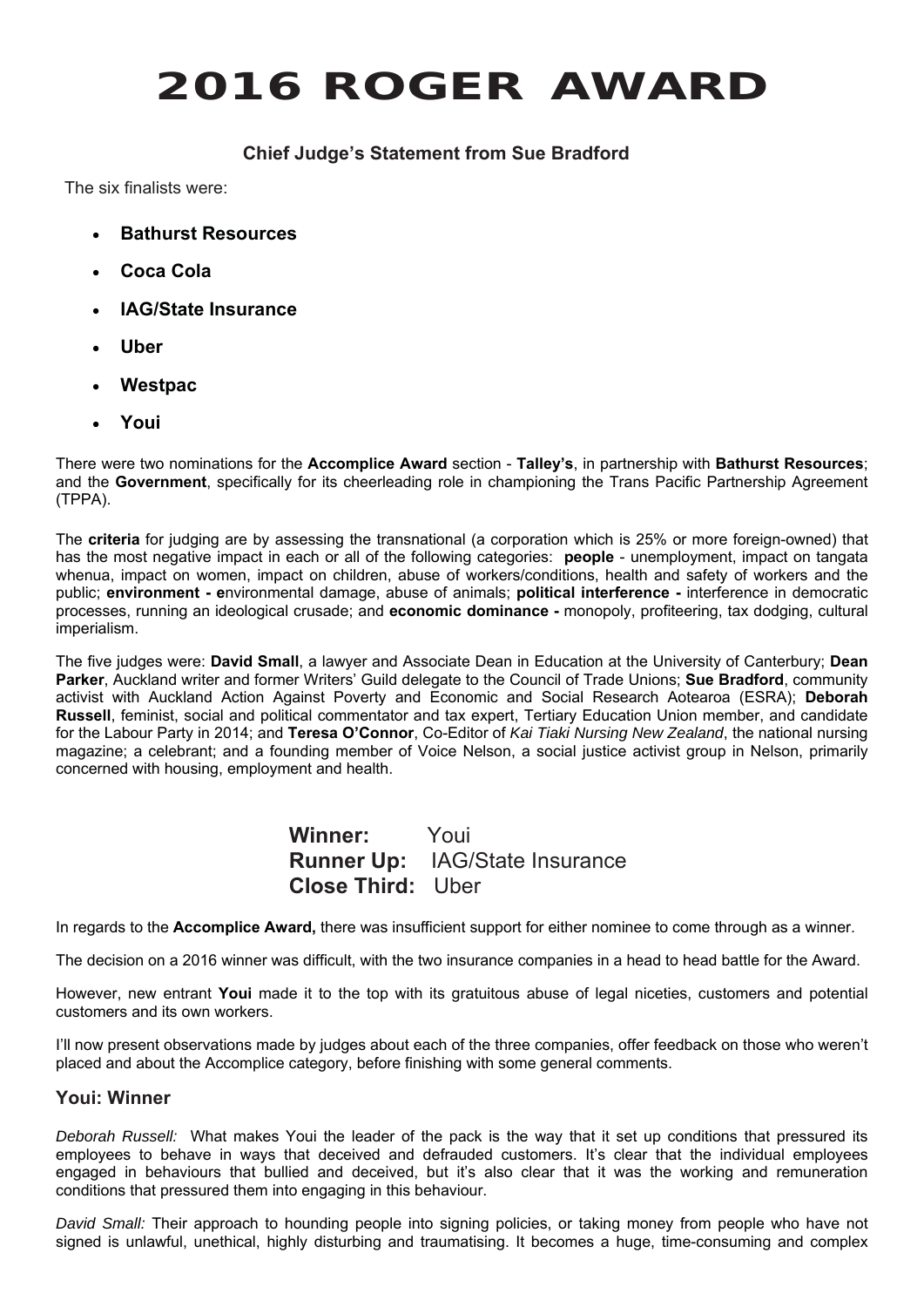task for people to try and extricate themselves from the clutches of Youi without losing money to them. If Youi are this bad at creating policies, I shudder to think what they would be like if one were in the unfortunate position of having a claim against them.

*Teresa O'Connor:* The Insurance Council of New Zealand's imposition of its maximum fine of \$100,000 on Youi is proof positive that this transnational corporation is indeed a rogue among rogues.

*Dean Parker:* Youi - outright criminals!

# **Runner Up: IAG/State Insurance**

*David Small:* 2015's winner has been every bit as bad in 2016. There is something particularly disturbing about an insurance company acting like this. They behave in a relentlessly inhuman way with people who it had promised it would help out in times of trouble. Their bullying, stalling, litigious and unlawful practices are an absolute outrage.

*Sue Bradford:* I would have liked to have seen IAG/State win the Roger Award again in 2016 because of their implacable refusal to act with honour and responsibility towards those who had every reason to trust them and who now have their post-earthquake trauma multiplied for years on end by IAG/State's commitment to maximising returns. I consider the behaviour of IAG/State particularly reprehensible given its boastful place as "market leader in general insurance" in New Zealand, including through well-known brands State, AMI and NZI.

*Deborah Russell:* Perennial Roger Award finalist IAG perhaps deserves the Award again, for reasons of sheer persistence alone.

## **Close Third: Uber**

*Deborah Russell:* Uber prides itself on operating as a new type of business, based on the sharing economy and using the disruptive power of the Internet. But on a closer look, it turns out that its business approach is actually very old fashioned: exploit workers, undersell to customers and avoid taxes. It merely dresses up these old practices in fancy new clothes. On top of this Uber has refused to comply with public transport regulations designed to ensure people using public transport are safe, and uses a method of collecting sales revenue which ensures it pays only a very small amount of tax in New Zealand.

*Sue Bradford:* Uber is one of the biggest new faces of exploitation in the global economy and, unfortunately, they've reached New Zealand. Those who start driving for Uber in the hope of scraping a good living often find themselves receiving below minimum wages and in a highly precarious situation in regards to health and safety and the law. At first, many people rejoiced in Uber as a cheap alternative to taxis but what this company is in fact doing is undermining the already precarious taxi industry itself, putting many livelihoods at risk while treating its own drivers as sources of maximal profit with minimum protection. Some erstwhile customers are now seeking more ethical alternatives, a move I can only endorse.

*Teresa O'Connor:* Uber's tactics are contemptible and its approach to its drivers is also reprehensible. "Disruptive" tactics too often mean no respect for any regulations, be they health and safety or consumers' and employees' rights.

#### **Comments On The Three Other Finalists**

#### **Westpac**

One judge, Teresa O'Connor, felt that Westpac should be the 2016 winner, saying: "Its decision to close 19 branches, many of them rural, and some of them the only bank in town, after faux consultation, illustrates the contempt for the communities it purportedly serves and its absolute commitment to profit above any other considerations. Its dominance in the NZ banking landscape, due to its earlier takeovers, should carry with it some responsibilities to those communities. Sadly, that is not the case". No other judges supported Westpac as the 2016 winner.

## **Coca Cola Amatil**

Dean Parker noted that Coca Cola is "insanely damaging" to peoples' health. Teresa O'Connor said: "With its slick global marketing campaign Coca Cola Amatil is able to appear a good corporate citizen – there's that oxymoron again – while taking no responsibility for the ill health effects of its beverages, particularly on some of the country's most vulnerable citizens".

Sue Bradford's counter view was that sugary drinks are predominantly a public health issue which demands an urgent and substantial Government response; and that if we were going to give out awards on this basis at least one other major corporate, Frucor, should be included – not to mention all purveyors of such beverages.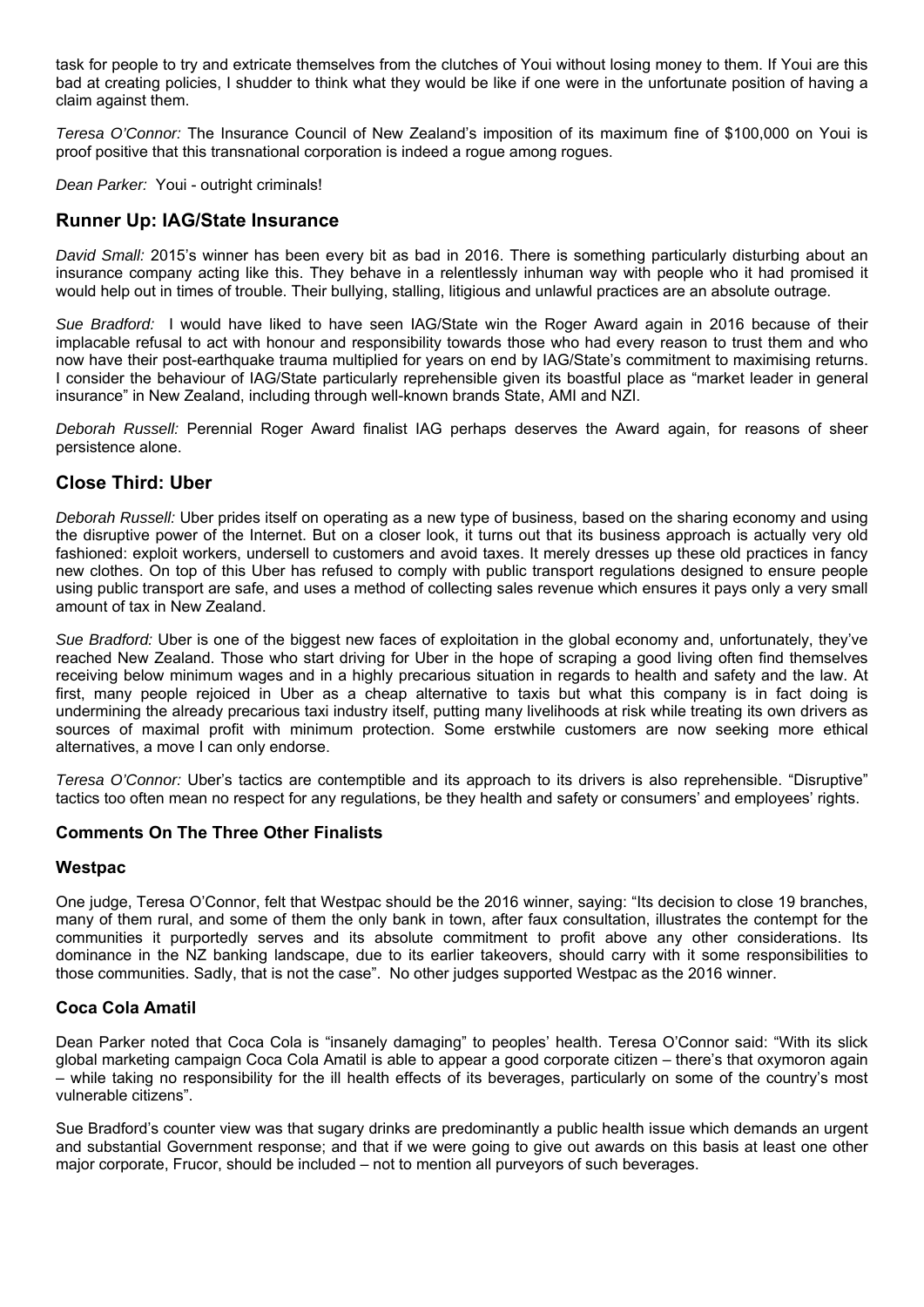#### **Bathurst Resources**

Teresa O'Connor commented on Bathurst's "idiocy in pursuing open cast coalmining in the face of an ever-warming planet, its damage to the environment and its choice of Talley's as a business partner in this venture" and placed the company in her top three for the Award, as did Dean Parker who said: "Anything in combination with Talley's is lethal".

While there was wide acknowledgement of the severe impact of continued coal mining on the environment, and in particular its contribution to accelerating climate change, there was not strong support for Bathurst as a winner when put up against other contenders.

#### **Accomplice Award**

Two organisations were nominated for the 2016 Accomplice Award: Talley's for its joint venture with Bathurst Resources in the takeover of some of Solid Energy's insolvent coal mines; and the Government for its role in pushing for the Trans Pacific Partnership Agreement (TPPA) more strongly than any of the other 11 countries who signed up to it.

While both these nominations were certainly worth considering there was no overall sentiment in favour of making the Award to either.

In relation to Talley's, Teresa O'Connor put it nicely when she said that: "It's a shame we can't issue an award to Talley's independently of their association with a transnational company". She and some others felt that the fact of Talley's association with Bathurst in the dying coalmining industry was not enough to make them an Accomplice on this basis alone.

Only one judge supported giving the Government the Accomplice award over its championing of the TPPA. Comments from others centred on the fact that it is highly unlikely the TPPA will become a reality in the foreseeable future, and that it could undermine the Award's usefulness in future if it was awarded to the Government on this basis in the current circumstances.

#### **General Comments**

The contenders for the 2016 Roger Award demonstrate very clearly the two very different types of exploitative corporates which now exist in Aotearoa New Zealand and around the world.

Youi and Uber are very similar. They don't care about breaking the law. They just carry on abusing legal niceties and workers because they have had so much money poured into them. They are part of the new face of global capitalism taken to state-of-the-art levels of local illegality.

Uber is bent on destroying an entire industry and the livelihoods supported by it. There seems to be a mentality that if a company develops a bright new cutting edge app, everything else is forgiven – the exploitation of workers, defying health and safety standards, placing your company outside the law and wiping out the jobs of others.

Youi likewise seems unrepentant despite court cases and fines for its outrageous rip off of customers and potential customers. For sheer cheekiness and disregard for the law Uber and Youi are up there.

On the other side lurk the traditional exploitative corporates like IAG, Westpac and Bathurst. These are not the straight-out fraudsters, but are of course still major contenders for the Roger. Bathurst, for example, is a traditional company carrying out its time-honoured environmentally exploitative work of coal mining. IAG remains a serious challenger for the Award because of its persistence in carrying on regardless with its refusal to pay out insurance in Christchurch. Westpac has sunk to new depths of social irresponsibility in closing so many local branches despite the economic heft it wields.

We need to keep our eyes on both kinds of transnational corporate, the old-style exploiters and the new app and fraud driven rip offs who now roam the global stage.

But I think it's also worth quietly remembering in our own lives the power of economic choice. We do have some choices about which companies we use, or recommend friends and family to use. We don't have to support Uber or Youi - or State, AMI or NZI insurance.

Before I finish I'd like to thank my fellow judges for the work they've put into this over the summer break, never an easy time for this exercise. Without your contribution, the Roger Award would not be possible. I'd also like to thank the CAFCA researchers for your hard, rarely acknowledged but much appreciated work in the background.

Finally, congratulations to Murray Horton and CAFCA, for keeping this tradition of the Roger Award alive and well. We need the light it shines on corporate malfeasance more than ever in these dangerous times.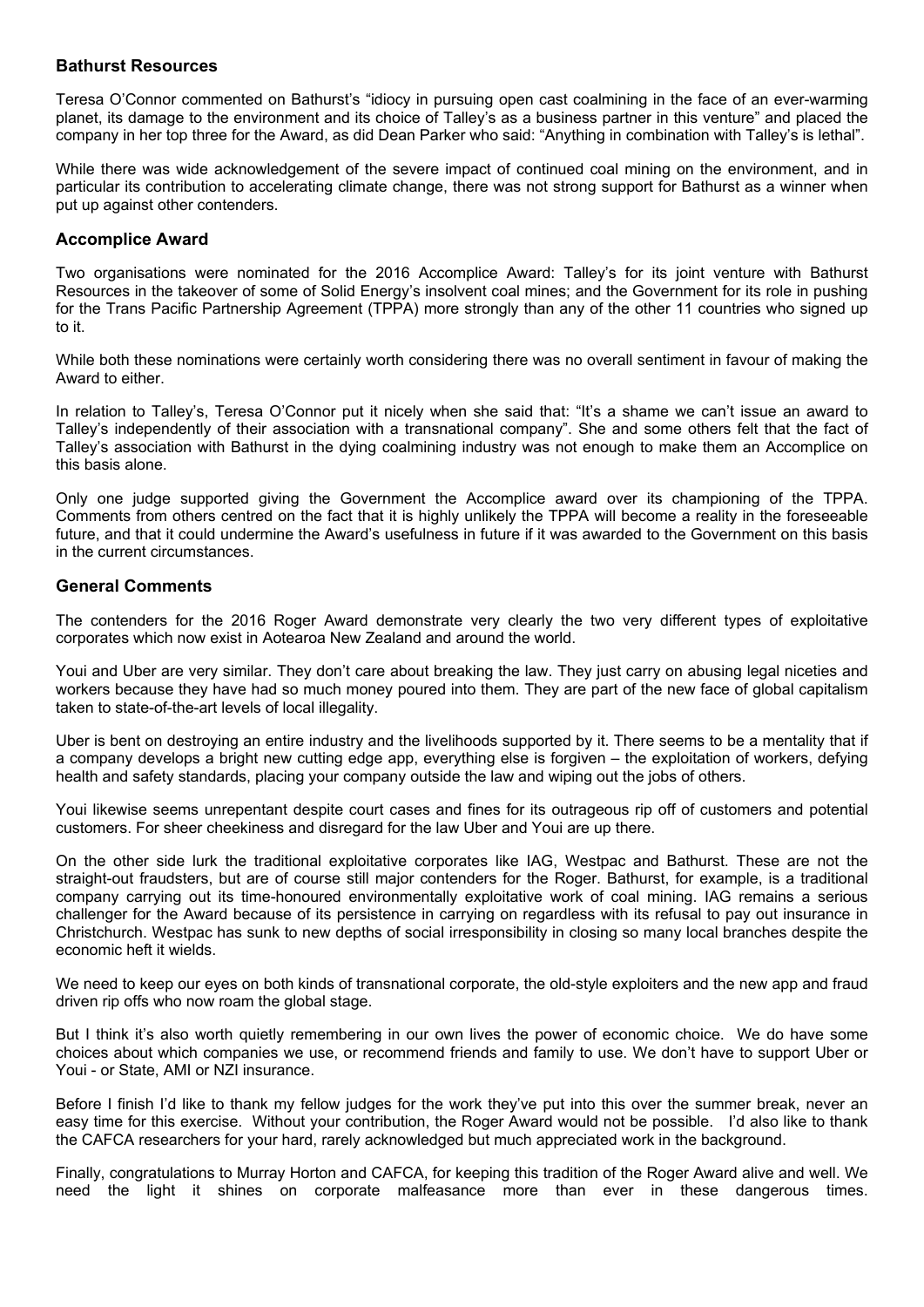# **Judges' Report**

# **Financial Analysis: Youi**

For the third year running, the Roger Award goes to a transnational corporation in the FIRE (finance, insurance and real estate) sector<sup>1</sup>. "The FIRE economy", Jane Kelsey explains in a recent book<sup>2</sup>, "is a metaphor for the fundamental shift in global capitalism since the 1970s. Finance has replaced industry as the driver of wealth accumulation in affluent countries. Neoliberal ideology, rules and institutions acted first as the midwife and then as the guardian of this new economic order". The unsavoury tactics and business practices pioneered on Wall Street and documented in films such as *Inside Job* and *The Big Short* have been combined with a market fundamentalist ideology that continually deters governments such as New Zealand's from regulating or prosecuting the business executives responsible for those practices.

## **"One Of The Most Despicable And Shameful Companies"**

In 2015, insurance company IAG/State won the Roger for its use of "delay-deny-defend" tactics as it weaseled out of full and prompt settlement of the Canterbury earthquake claims of its small policyholders<sup>3</sup>. This year, newcomer YouInsurance (Youi) storms into the lead with its guilty plea to a proven record of outright theft and fraud at the expense of its customers. Investigative journalist Diana Clement, who broke the story, says "I have been a journalist for over 30 years and this is one of the most despicable and shameful companies I have ever come across. I am still completely gobsmacked on a daily basis at how they treat New Zealanders.<sup>"4</sup> Needless to say, although the company was successfully prosecuted and fined a token sum last year, not one of the managers and executives responsible has been prosecuted, the company continues to operate in New Zealand under its Reserve Bank licence, Youi remains a full member of the New Zealand Insurance Council, *Hansard* records no mention of the scandal in Parliament, television continues to carry the company's deceptive advertising, and the Chief Executive Officer on whose watch it all happened has been promoted.

The parent corporation is the South African firm OUTsurance, a subsidiary of the merchant bank Rand Merchant Investment Holdings<sup>5</sup>. Youi was established in Australia in 2008 to challenge and take insurance market share away from the larger established insurers<sup>6</sup>. In 2013, Youi Australia established a subsidiary in New Zealand, Youi NZ Pty Ltd<sup>7</sup>. Its first step was to open a large call centre in Auckland in August 2013, employing 280 local staff to service its . Its first step was to open a large call centre in Auckland in August 2013, employing 280 local staff to service its Australian business<sup>8</sup>, and subsidised by a WINZ Flexi-Wage grant of \$48,000 in 2013/14<sup>9</sup>, \$21,000 in 2014/15, and  $$39,000$  in 2015/16<sup>10</sup>.

## **Incentivises Staff To Falsify And Defraud**

As a company PR release later explained, "Youi has call centres in New Zealand, South Africa and Australia so that when a client calls, Youi has a staff member to answer the call as part of their working day with no late night shifts impacting staff.<sup>11</sup>" An important implication of this arrangement, the significance of which will become apparent, is that New Zealanders sucked into Youi's call-centre web are often speaking with staff located in Australia or South Africa rather than New Zealand, but all working within a common corporate culture that incentivises staff to falsify information and defraud customers.

On 28 July 2014 the Reserve Bank of New Zealand granted Youi a licence to carry on insurance business in New Zealand<sup>12</sup> and three days later Youi officially entered the market for home, contents and car insurance<sup>13</sup>

The New Zealand insurance market that Youi entered in 2014 was "one of the most highly concentrated in the world"<sup>14</sup> following the Commerce Commission's approval for the IAG takeover of Lumley Insurance<sup>15</sup>. The dominant incumbent players IAG and Suncorp were enjoying rising profits on the back of a falling claims/premiums ratio<sup>16</sup> (helped along by their slow settlement of earthquake claims and steep premium hikes in the name of "earthquake risk"). Customer dissatisfaction with the existing insurers (in particular IAG, for reasons laid out in last year's Roger Award report<sup>17</sup>) was high and rising. Youi's PR pitch of lower premiums and more personalised service for customers, promoted through a major TV advertising campaign<sup>18</sup> (fronted, appropriately enough, by an actor whose public face recognition stemmed from his role as a member of a criminal gang in the TV drama *Westside*) was targeted to capture a significant slice of the market. Youi's slogan "We get you"<sup>19</sup> picked up on the message of the ads, which "feature a man talking about how Youi gets to know its customers better by asking more questions"<sup>20</sup>. The company promised "tailored insurance products at competitive prices"<sup>21</sup>. In the words of Youi CEO Danie Matthee, "We're all about tailored products, priced very competitively and accurately, because we don't make assumptions about what our clients need - we ask relevant questions to really understand our clients better so that we can offer a competitive price. We then support this with a great product and awesome service delivered by our amazing people."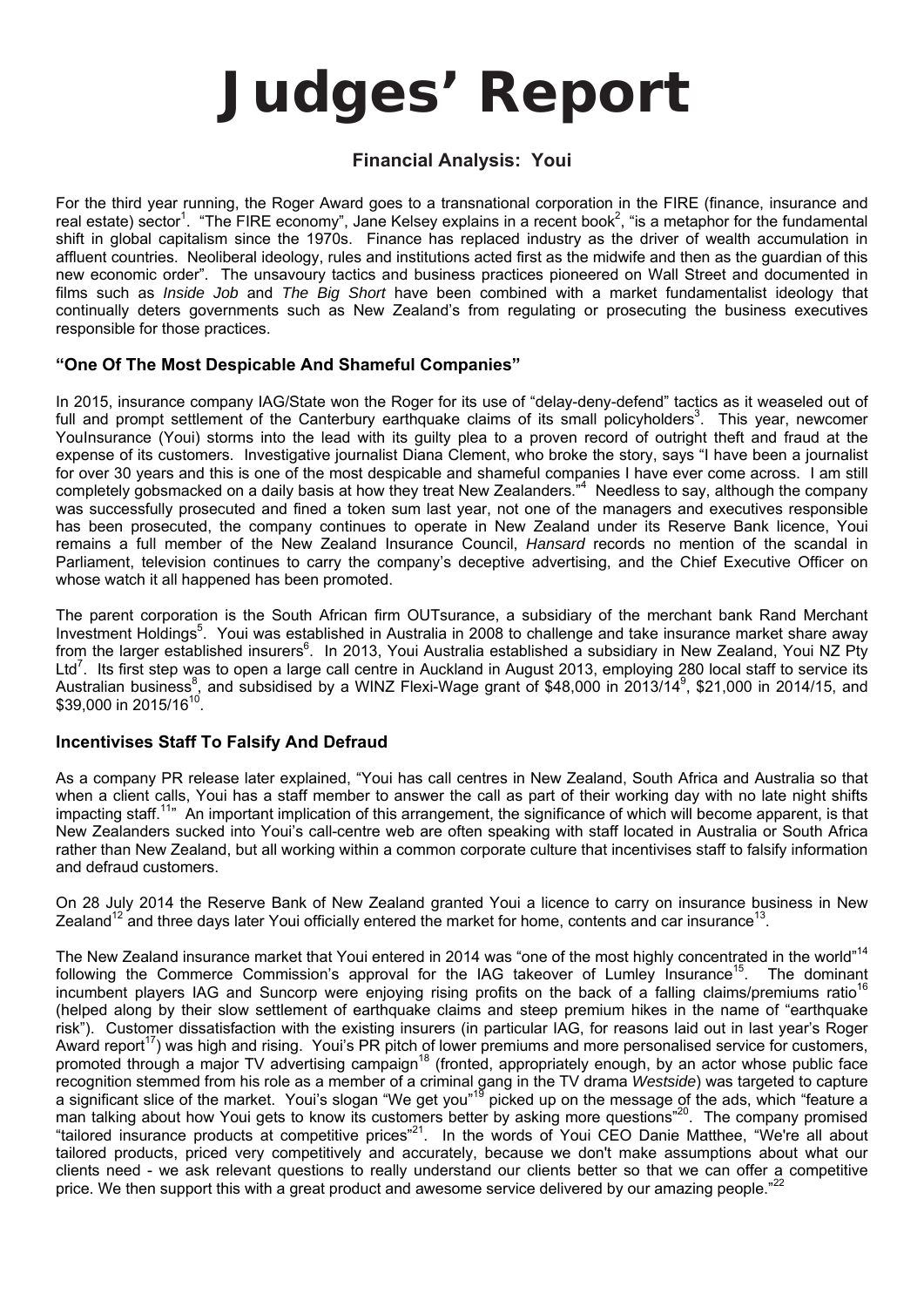Anyone familiar with insurance industry practices will recognise the focus on intensive scrutiny of individual customer details as a device first to screen out unwanted risks (the practice of "cherry-picking")<sup>23</sup> and second to place on record plenty of the sort of detailed information that can be used to reject claims at a later date. As one of Diana Clement's informants told her, "as soon as I saw Youi's ads about 'asking questions' I thought - this company is looking to gain sufficient information that they'll be able to find loopholes in the event of a claim." Another said "It's the most common way for an insurer to reject a claim, and the more questions asked, the more chance that you will either answer one incorrectly, or will fail to disclose changes." Combine this with the well-documented prevalence of data manipulation and falsification by Youi staff in the process of issuing policies, and the customer is left with a toxic mix.

#### **No Written Record; Unauthorised Deductions**

A feature of the company's business model was (and still is) that "it won't have any retail branch network but is callcentre-based". All its business is conducted via its website and call centre<sup>24</sup>. Youi's standard practice is to do all its interactions with customers verbally, over the phone. The website functions only as an entry point where customers come to seek a quote. As soon as an online enquiry is received, a Youi staff member calls the potential customer back and initiates a hard-sell pitch, in a conversation the only record of which is Youi's own recording of a verbal interchange. If anything in the conversation is interpreted by the Youi representative as the customer's consent to purchasing a policy, then a policy is issued and a premium charged. If the customer then attempts to cancel the policy in writing by email, Youi's policy is not to process the cancellation<sup>25</sup> but instead to contact the customer by phone, opening the way for another round of hard-selling.

A central part of the sales pitch has involved the Youi staff member insisting on being given the customer's bank account or credit card details as a condition of providing a quote. This has enabled unauthorised deductions to be taken from the customer's account without their knowledge.

The reliance on verbal communication with no written record until after a policy has been issued opens the way for malpractice, and over Youi's first two years in New Zealand customer complaints poured in, not isolated cases but in their hundreds $^{26}$ . There were several common threads:

Policies were issued to which customers had not given their consent

Credit card and bank details were demanded as a condition of providing a quote; then these details were used to deduct payments from customer accounts without their authorisation

Policy details were falsified by practices such as Youi staff mis-stating the colour of a car, or the structural details of a house, in order to reduce the premium while simultaneously rendering the policy void in the event of a claim

Attempts by customers to cancel unwanted policies or to recover stolen money were blocked by entrenched institutional arrangements

Youi policies did not match up to the usual terms and conditions of insurance in New Zealand

Eight months after Youi opened for business in New Zealand, investigative journalist Diana Clement published an article in the *New Zealand Herald<sup>27</sup>* describing how she herself had been scammed by having unauthorised deductions made from her Visa card:

"The sales adviser told me that I had to give him my credit card number, otherwise the system couldn't generate the quote…. I handed over my credit card number with the assurance that I wouldn't be charged if I 'cancelled'. After getting the quote, I emailed my cancellation and got confirmation back that he would 'action' the cancellation. Lo and behold, a couple of weeks later, my Visa card was debited \$592.67 without my permission".

"The member of staff I complained to tried to claim disingenuously that the email I sent (and that was acknowledged by YOUI staff) wasn't sufficient to cancel. Apparently, because I hadn't replied to texts from the company I had tacitly given permission for my Visa card to be debited, even though I had cancelled by email".

"I took a screenshot of these texts, which said: 'We have been trying to contact you regarding your recent enquiry, please call YOUI'. The 07 number provided in the text was answered by a woman in the Bay of Plenty who had never heard of YOUI. I've been told since by the company's head of PR that it was in fact an Australian number. How on Earth was I supposed to guess that when it started with a New Zealand area code? And why are customers expected to call Australia to cancel policies issued when they asked for a quote?"

## **Caught Red-Handed In Full-Scale Criminal Scam**

Following publication of Clement's article, even the generally-supine Commerce Commission lumbered into action and began an inquiry into Youi's sales tactics. The inquiry rolled on, unannounced and completely out of public view, for a full year until the Commission announced its completion, revealing that it had followed up 28 individual complaints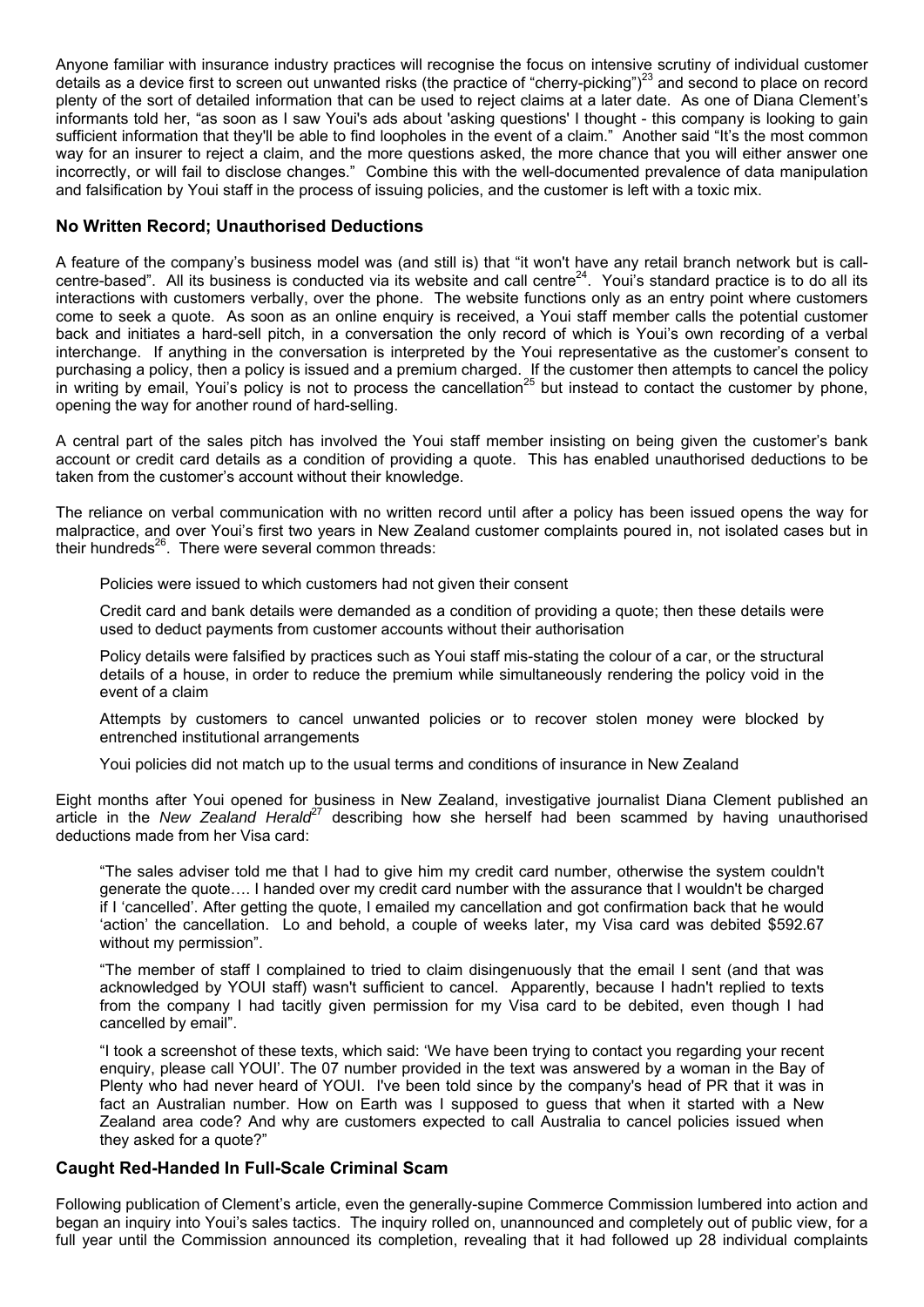received since September 2014 in relation to "claims Youi was requesting credit card details from individuals who were seeking quotes, and initiating allegedly unauthorised direct debits from those credit cards"<sup>28</sup>. In August 2016 the Commission finally laid charges in the Auckland District Court, to which Youi promptly pleaded guilty. The charges, in summary, were that Youi<sup>29</sup>

made false or misleading representations on its website regarding consumers' ability to obtain a quote online

made false or misleading statements during telephone sales calls with consumers, including telling them bank or credit card details were required to generate a policy quote

asserted a right to payment for unsolicited insurance policies by sending letters demanding payment and/or debiting consumers' bank or credit card accounts without their express permission or knowledge

sent invoices to consumers in relation to unsolicited insurance policies that did not specify that the consumer was under no obligation to pay for the policies.

The Insurance Council is effectively the PR agent for the insurance industry. Its chief executive Tim Grafton is routinely wheeled out to rebut criticisms of company practices, but the fact that Youi had been caught red-handed in a full scale criminal scam meant that for once the usual blanket defence had to be dropped in favour of damage limitation. In March 2016, when it was clear the Commerce Commission had the evidence, the Council issued Youi with a "please explain" notice<sup>30</sup>. Once charges had been laid and Youi had pleaded guilty, the Council imposed a \$100,000 fine, ostentatiously described as the "maximum possible". That fine was for "breaching the [Insurance Council's] rule which specifically requires ICNZ members to conduct their business in accordance with the Fair Insurance Code and in a legal, honourable and proper manner"31.

#### **Minimal Penalty, Fine Effectively Refunded**

Youi ostentatiously "cooperated" with the Commerce Commission and reached a pre-trial deal with the Commission<sup>32</sup> to pay a fine of not more than \$350,000<sup>33</sup> (far below the Fair Trading Act maximum of \$9 million<sup>34</sup>). In the eventual December 2016 court judgment the figure was reduced to \$320,000. The Court's reasoning, in accepting this minimal penalty privately agreed between Youi and the Commission<sup>35</sup>, ran as follows. Although Youi had pleaded guilty to fifteen "representative" charges, the case was treated as a "totality" with just one penalty imposed. So fourteen of the charges were convicted and discharged without penalty<sup>36</sup>. The judge then started with a range of \$650,000-750,000 for the single fine and discounted this by 25% to reflect Youi's guilty plea and by another 15% as a reward for "remorse, cooperation and remedial steps". He then deducted the \$100,000 fine charged by the Insurance Council (see below), on the basis that "the disciplinary body got in first" – effectively a refund to Youi of the fine it had already paid to the Insurance Council. This left a range of \$290,000-350,000 the mid-point of which was the final fine of \$320,000.<sup>37</sup>

Having had the case handed to him only one day before the hearing "for some reason which I have still not got to the bottom of<sup>38</sup>, the judge instantly accepted the claim by Youi's management that none of them were individually to blame, which conveniently avoided the possibility that any executive of the company might find themselves in breach of the Reserve Bank's "fit and proper person" requirements under section 36 of the Insurance (Prudential Supervision) Act 2010<sup>39</sup>.

The judge did note in passing that "it is the public who are directly affected and there may be … an argument for emotional harm payments in addition to reparation which in this case preceded the hearing today"<sup>40</sup>. Watch this space – but don't hold your breath.

Meantime, the industry spin machine had long ago leapt into action. After briefly considering whether to expel Youi, the Insurance Council in October had allowed it to remain a member "due to its unreserved apology to affected customers, its action in reviewing and changing its systems, monitoring to prevent a recurrence, and its previous good behaviour" plus its cooperation with the Commerce Commission.<sup>41</sup> The practices complained of dated from when Youi was first granted its insurance licence in New Zealand, thus raising the question of what the Insurance Council considered to be Youi's "previous good behaviour." The Insurance Council fine had come with a warning that "any future misconduct risks membership termination<sup>"42</sup>, and Youi had naturally hastened to give assurances that "it has speedily implemented all required changes to business practices to strengthen its compliance and to address these issues that were not part of its standard operating procedures<sup>"43</sup>.

## **Fraud And Theft Continue**

This brings to the fore the issue of what exactly are Youi's "standard operating procedures" - which presumably remain untouched by the much-hyped "required changes" - and hence the open question of whether the same and/or other misconduct continues. While the company's spokespersons have blamed all proven misbehaviour on rogue individual employees, and have strongly denied that the company has built its sales tactics on the intent to defraud customers, an ongoing and growing flood of complaints from customers and whistleblowing by former Youi employees has made it crystal clear that in fact the commissions-based incentive culture within the company is deliberately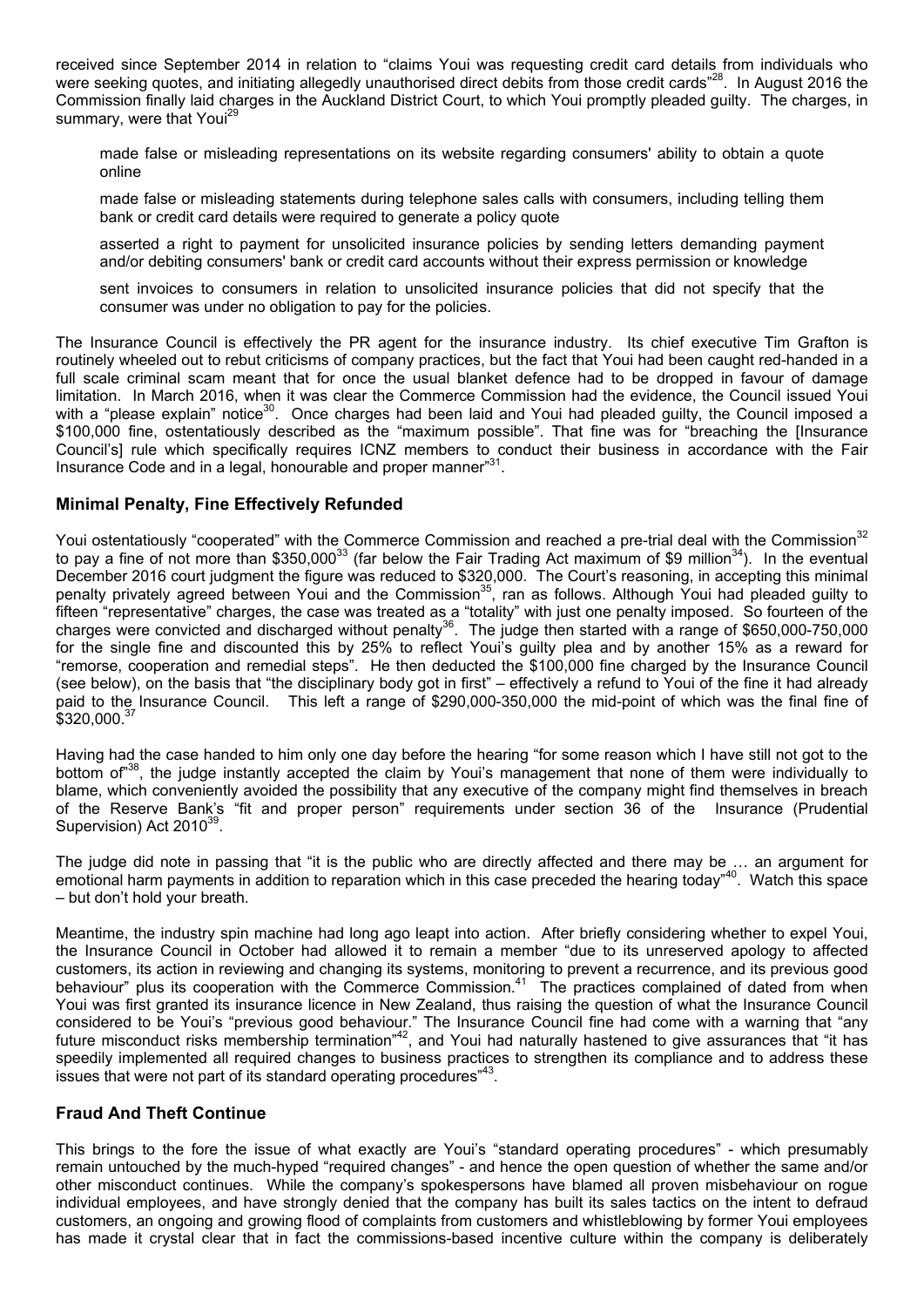structured to induce employees to defraud customers, and that this does not seem to have fundamentally changed. Following Diana Clement's March 2015 article that lifted the lid on Youi's sales tactics, she has produced a series of increasingly detailed and explicit stories, posted on the Interest.co.nz website, in which the company's practices are laid bare<sup>44</sup>. Similar stories by other journalists have confirmed and expanded Clement's findings<sup>45</sup>. A six-month investigation by Fairfax in Australia found that the same fraudulent sales practices have been occurring there<sup>46</sup>, where they are now reportedly the subject of an investigation by the Australian Securities and Investment Commission (though no mention of this is to be found on the ASIC website).

The bottom line appears to be that Youi is simply thumbing its nose at ineffectual regulators in all three countries in which it operates, and may well be continuing to drive its front-line staff to commit fraud and theft on a regular basis, while hiding behind a screen of PR statements denying all company responsibility for "errors" or individual misconduct.

Meantime Youi's CEO in New Zealand since 2014, Danie Matthee<sup>47</sup>, has just been appointed CEO of Outsurance in South Africa<sup>48</sup>, effectively promoting him out of New Zealand to another arm of the transnational operation.

To put the \$420,000<sup>49</sup> total fines so far paid by Youi into perspective, it is worth reviewing the company's financial statements<sup>50</sup>. In the year to June 2016 Youi collected premiums totalling \$26.2 million, paid out claims worth \$19.4 million, and spent \$12.9 million on "acquisition costs" which appear to be mainly advertising spend. Its fines amount to 1.6% of premium income, 3.3% of its advertising budget, and 0.8% of total expenses. If one considers that the fines relate to conduct spread over the two financial years 2014/15 and 2015/16, the ratios go down to 1.3% of premium income, 1.8% of the advertising budget, and 0.6% of total expenses. There can hardly be any serious suggestion that this level of financial penalty amounts to an effective disincentive against fraud and theft, which may well have netted Youi more than the amount of the fine.

PwC's audit report on the 2015/16 Youi financial statements includes the usual pro-forma words "The procedures selected [to obtain audit evidence] depend on the auditors' judgment, including the assessment of the risks of material misstatement of the financial statements, whether due to fraud or error", but those financial statements suggest current policy holders and prospective policy holders should be cautious. While Youi's hard-selling practices have been the main focus of complaints against the company, and the scope for rejecting policy claims has been noted above, there is also the question of Youi's ability to pay claims under some circumstances even if it acknowledges liability.

#### **Everything Depends On Reinsurance**

The financial statements show that Youi reinsures almost all of its insurance, paying out to unnamed others approximately 80% of the insurance levies charged to clients in reinsurance premiums<sup>51</sup>. In other words, Youi's business model involves reinsuring almost everything. While Youi acknowledges that any claims liabilities to policy holders do remain with Youi, payment of those claims will depend on the terms and conditions of those reinsurance policies, and on Youi's ability to collect reinsurance reimbursements from the reinsurers.

On the surface, it might seem that Youi's compliance with the Reserve Bank's minimum solvency standards for insurers reduces the risk of non-payment due to insufficiency. Youi says its "strategy is to maintain a solvency coverage of at least 150%" of the minimum solvency capital standard and highlights the fact that its capital coverage is 629%!<sup>52</sup> This sounds fine until you realise that the Reserve Bank's solvency standards do not seem to contemplate a business model like Youi's that relies almost totally on reinsurers. While the standards do take reinsurance into consideration as a factor, they accept the reinsurers' credit ratings<sup>53</sup>. Youi reports that its policy requires its reinsurers to hold a minimum credit rating  $(A-)$ <sup>54</sup>.

The 2007/08 credit crisis exposed conflicts of interest and raised significant questions about credit rating agencies' practices. That crisis demonstrated the folly of reliance on credit ratings alone. Credit rating agencies effectively functioned as accomplices in the complex financial products and practices that were at the heart of that disaster*.* Reinsurance arrangements have become increasingly complex. Youi's reliance on such extensive reinsurance arrangements, and the lack of information about them, presents additional risks for policy holders.

#### **A New Low**

Down the track, in other words, not only may Youi policy-holders find that they have been sold sub-standard policies in terms of what risks are covered<sup>55</sup>. They may also encounter even worse claims-handling practices than those of Youi's competitors IAG and Suncorp, due partly to outright rejection on the basis of inaccuracies in data entry by Youi staff, and partly to the opacity of reinsurance arrangements which makes it difficult to know how well those arrangements would cope with, for example, the concentrated claims that would follow a natural disaster.

While ideally, a new entrant into insurance should have been welcome as a means of keeping the others honest, this one looks to have introduced a new low in an already disreputable industry.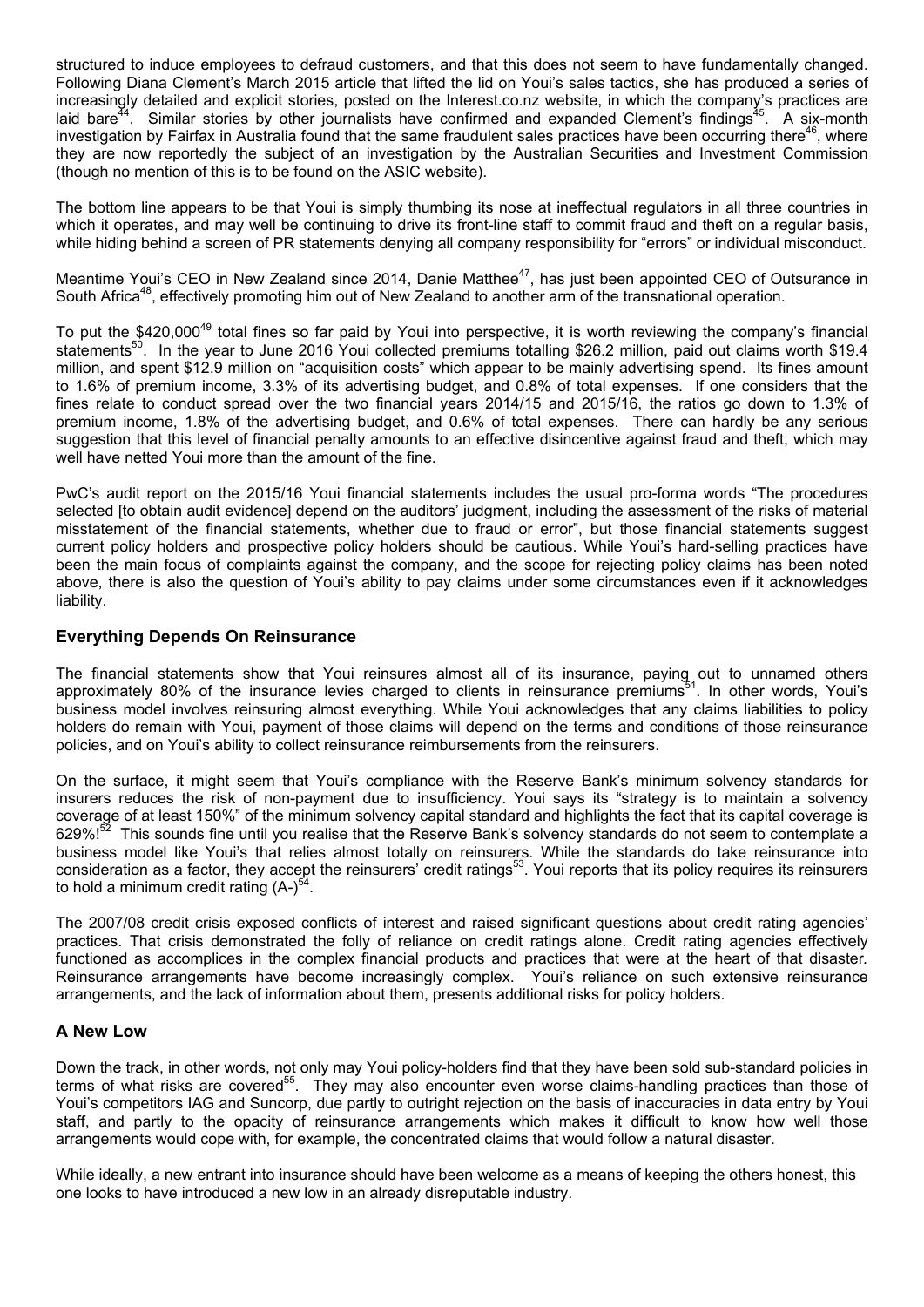#### **ENDNOTES**

- -1 In the Standard Industrial Classification (SIC) developed in 1937 by the US Census Bureau and widely used by statistical agencies worldwide.
- Jane Kelsey, *The FIRE economy: New Zealand's reckoning*, Wellington: Bridget Williams Books, 2015, p.9. 3
- The *Judges' Report* is at http://canterbury.cyberplace.co.nz/community/CAFCA/pdf/roger-award-2015-judges-
- report.pdf.<br><sup>4</sup> Her interview Her interview in October 2016 with the *New Zealand Herald* is at http://www.nzherald.co.nz/world/news/video.cfm?c\_id=1503076&gal\_cid=1503076&gallery\_id=165986. 5
- RMI Holdings has its investment in Youi held through its subsidiary OUTsurance International. http://www.interest.co.nz/insurance/78495/youi-insurance-reports-148m-loss-during-first-year-operating-nztracks-line-parent.
- Bond, David, and Anna Wright, "Insurance outlook: in an era of increasing competition technology will make the difference", *The Conversation*, 15/3/16, http://theconversation.com/insurance-outlook-in-an-era-of-increasingcompetition-technology-will-make-the-difference-54896.
- The Companies Office website shows the incorporation date as 6 June 2013.
- 8 *National Business Review*, 25/10/13, p.9; "New player Youi Insurance to shake up NZ", *BusinessDesk*, 31/7/14; "South African insurers eyes NZ market", *Sunday Star Times*, 11/5/14; *New Zealand Herald*, 31/7/14, p.B002. 9
- *Youi NZ Pty Ltd Financial Statements for the period ended 30 June 2014*, p.18 Note 7. Relative to "employee benefits" of \$7.842 million, the grant represented less than a 1% subsidy.<br><sup>10</sup> *Youi NZ Pty Ltd Financial Statements for the period ended 30 June 2016*, p.25-26 Note 7. In June 2016 it was
- reported that Youi was no longer receiving any WINZ subsidy: https://www.nbr.co.nz/article/under-fire-insurer-
- youi-no-longer-getting-winz-wage-subsidy-b-189975.<br>
"New player Youi Insurance to shake up NZ", *BusinessDesk*, 31/7/14.
- RBNZ "Register of licensed insurers in New Zealand" http://www.rbnz.govt.nz/regulation-and-
- supervision/insurers/licensing/register .<br>Rob Stock, "South African insurer opens doors", *Press* ,2/8/14
- 14 Rob Stock, "Concentrated sectors likely to see more insurers join market" *Sunday Star Times*, 22/6/14.
- <sup>15</sup> The Commission's May 2014 decision is at http://www.comcom.govt.nz/dmsdocument/11954.
- 16 Rob Stock, "South African insurer eyes NZ market" *Sunday Star Times*, 11/5/14
- 
- 
- http://canterbury.cyberplace.co.nz/community/CAFCA/pdf/roger-award-2015-judges-report.pdf.<br><sup>18</sup> "Youi splashes on ad spend in first year", National Business Review, 25/7/15, p.24.<br><sup>19</sup> "by the short and curlies" as one com http://www.interest.co.nz/insurance/80690/major-investigation-diana-clement-talks-youi-customers-ex-
- 
- employees-about-insurer.<br>
"Youi splashes on ad spend in first year", National Business Review, 25/7/15, p.24.<br>
Richard Meadows, "South African insurer Youi to enter NZ market", Dominion Post, 16/7/14, p.5.<br>
"New player You
- 
- 23 Youi has made the news with several refusals to insure properties that it has alleged were flood or earthquake prone. See, for example, the numerous examples in "Insurer's flood-risk claim baffles Feilding homeowner", *Stuff*, 28/5/15; and several cases in the *Interest.co* story dated 22/3/16 and titled "In a major investigation Diana Clement talks to Youi customers & ex-employees about the insurer and uncovers startling allegations of serious misconduct", http://www.interest.co.nz/insurance/80690/major-investigation-diana-clement-talks-youi-
- customers-ex-employees-about-insurer. 24 *New Zealand Herald*, 31/7/15, p.B002; Rob Stock "Fresh ideas all par for the course for insurer Youi", *Timaru*
- *Herald* 2/8/14, p.8. 25 "In a major investigation Diana Clement talks to Youi customers & ex-employees about the insurer and uncovers startling allegations of serious misconduct", *Interest.co.nz* story posted 22/3/16, http://www.interest.co.nz/insurance/80690/major-investigation-diana-clement-talks-youi-customers-exemployees-about-insurer, quotes Youi spokesperson Trevor Devitt as confirming that email cancellations are
- not accepted.<br><sup>26</sup> http://www.interest.co.nz/insurance/80690/major-investigation-diana-clement-talks-youi-customers-exemployees-about-insurer states that "Interest.co.nz has been tracking postings about Youi on Facebook, Trade Me Community forums, Productreview.com.au, other review sites, and Youi's own website. We've seen hundreds of complaints about the practices outlined in this article".
- 27 Diana Clement, "Insurance company sales tactics shocking", *New Zealand Herald*, 7/3/16, http://www.nzherald.co.nz/personal-finance/news/article.cfm?c\_id=12&objectid=11413084.<br>Rob Stock, "Watchdog completes Youi probe", *Dominion Post*, 24/3/16, p.8.<br>"Commission files charges against Youi Insurance", *Business*
- 
- 
- 
- <sup>30</sup> Rob Stock, "Youi gets a 'please explain'", *Dominion Post*, 26/3/16, p.13.<br><sup>31</sup> Insurance Council of New Zealand, "Insurance Council of NZ disciplines Youi", 4/10/16, http://www.icnz.org.nz/insurance-council-of-nz-disciplines-youi/
- 32 See the District Court judgment in *Commerce Commission v Youi Insurance Group Ltd* [2016]NZDC 25857 http://www.comcom.govt.nz/dmsdocument/15225, paragraphs 7-10.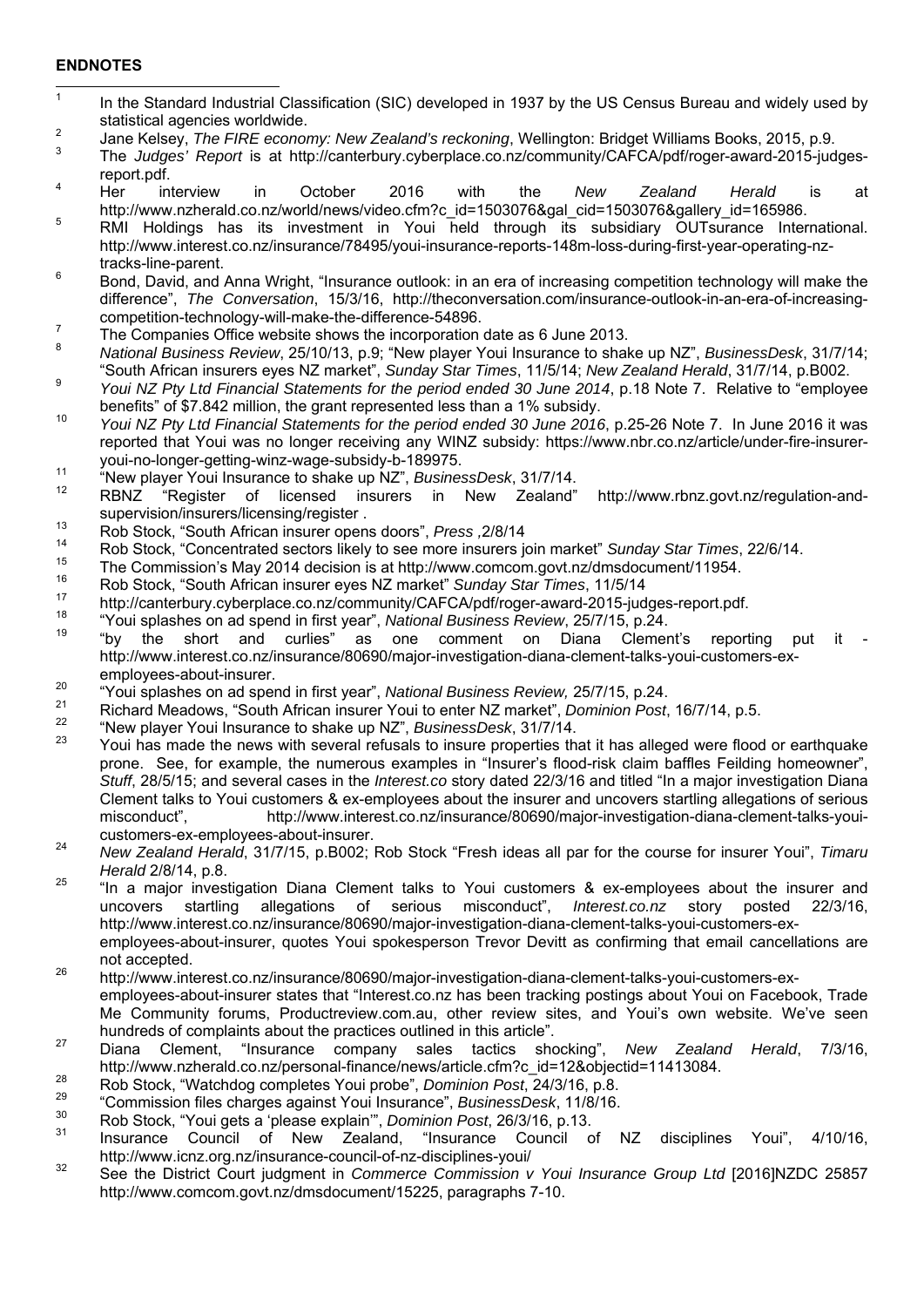- 33 Youi's provision for a \$350,000 "penalty" appeared in Youi Pty Ltd, *Financial statements for the year ended 30 June 2016* page 31 note 31. The provision was picked up by Paul McBeth, "Youi books \$350k fine for shonky
- tactics", *Hawkes Bay Today*, 29/10/16, p.A19. 34 The Fair Trading Act 1986 s.40(1)(b) provides for a fine of not more than \$600,000 for each offence by a body

corporate. Youi was convicted on 15 separate charges, carrying a potential total penalty of \$9 million. 35 *Commerce Commission v Youi Insurance Group Ltd* [2016]NZDC 25857 http://www.comcom.govt.nz/dmsdocument/15225, paragraph 25. The judge laid heavy stress on precedents for

- the Court not overruling plea bargains of this sort. 36 *Commerce Commission v Youi Insurance Group Ltd* [2016]NZDC 25857
- http://www.comcom.govt.nz/dmsdocument/15225, paragraph 29.<br>37 Jenee Tibshraeny, "Insurer Youi cops \$320,000 fine for widespread Fair Trading Act breaches; Side-steps fine of up to \$9 million", posted 15/12/16, at http://www.interest.co.nz/insurance/85252/insurer-youi-cops-320000 fine-widespread-fair-trading-act-breaches-side-steps-9. 38 *Commerce Commission v Youi Insurance Group Ltd* [2016]NZDC 25857
- http://www.comcom.govt.nz/dmsdocument/15225, paragraph 4. 39 See Reserve Bank of New Zealand, *Fit and proper standard: licensed insurers*, http://www.rbnz.govt.nz/-
- /media/ReserveBank/Files/regulation-and-supervision/insurers/regulation/4434500.pdf?la=en , section II.1(iii). (By fully cooperating with the Commerce Commission inquiry, Youi management had already protected
- themselves against any possible sanction under section II.1(vii)).<br><sup>40</sup> Commerce Commission v Youi Insurance Group Ltd [2016]NZDC 25857 http://www.comcom.govt.nz/dmsdocument/15225, paragraph 11.<br>41 Rob Stock, "Youi cops \$100k fine", *Dominion Post*, 5/10/16, p.11.<br>42 Insurance Council of New Zealand, "Insurance Council of NZ disciplines Youi", 4/10/16,
- 
- http://www.icnz.org.nz/insurance-council-of-nz-disciplines-youi/
- 43 "Youi and Commerce Commission charges" *BusinessDesk*, 12/8/16.
- 44 These articles can be found at http://www.interest.co.nz/insurance/80690/major-investigation-diana-clementtalks-youi-customers-ex-employees-about-insurer (posted 22/3/16); http://www.interest.co.nz/insurance/80813/youi-firing-line-current-and-former-employees-detail-explosiveclaims-about-culture (posted 1/4/16); and http://www.interest.co.nz/insurance/85291/freelance-journalist-dianaclement-welcomes-outcome-commerce-commissions-probe-youi (posted 20/12/16). There is also an interview with Clement in October 2016 at
- 
- http://www.nzherald.co.nz/world/news/video.cfm?c\_id=1503076&gal\_cid=1503076&gallery\_id=165986.<br>See, e.g, Catherine Harris, "Youi's practices condemned", *Taranaki Daily News*, 14/4/16, p.8.<br>Liam Mannix, "Does Youi owe you? 28/8/16, http://www.smh.com.au/business/banking-and-finance/does-youi-owe-you-insurer-accused-of-billing-
- without-consent-20160818-gqvrmi.<br>Full name Daniel Hermanus Matthee.
- 48 Jenee Tibrashaeny, "Youi's boss to take up new role as CEO of OUTsurance a South African insurer with the same parent as Youi", posted 24/2/17, at http://www.interest.co.nz/insurance/86181/youis-boss-take-new-role-
- ceo-outsurance-south-african-insurer-same-parent-youi.<br>
\$320,000 District Court fine plus \$100,000 Insurance Council fine.
- 
- 
- <sup>50</sup> Available at https://www.companiesoffice.govt.nz/companies/app/ui/pages/companies/4476298/documents<br><sup>51</sup> See Youi NZ Pty Ltd Financial Statements for the period ended 30 June 2016 p.4.<br><sup>52</sup> See Youi NZ Pty Ltd Financi
- *management.* 53 See Reserve Bank of New Zealand, "Solvency standard for non-life insurance business", 2014, pp. 29-31, http://www.rbnz.govt.nz/-/media/ReserveBank/Files/regulation-and-
- 
- supervision/insurers/regulation/5969218.pdf?la=en<br>54 See *Youi NZ Pty Ltd Financial Statements for the period ended 30 June 2016* p.20, under heading of *Reinsurance Credit exposure.* 55 See specifics in "In a major investigation Diana Clement talks to Youi customers & ex-employees about the
- insurer and uncovers startling allegations of serious misconduct", posted 22/3/16, at http://www.interest.co.nz/insurance/80690/major-investigation-diana-clement-talks-youi-customers-exemployees-about-insurer; "Youi in the firing line: Current and former employees detail explosive claims about

the culture and conduct of the insurer" posted 1/4/16, at http://www.interest.co.nz/insurance/80813/youi-firingline-current-and-former-employees-detail-explosive-claims-about-culture; "Freelance journalist Diana Clement welcomes the outcome of the Commerce Commission's probe into Youi that lent heavily on her work, but isn't convinced the company has mended its ways" posted 20/12/16, at http://www.interest.co.nz/insurance/85291/freelance-journalist-diana-clement-welcomes-outcome-commercecommissions-probe-youi.